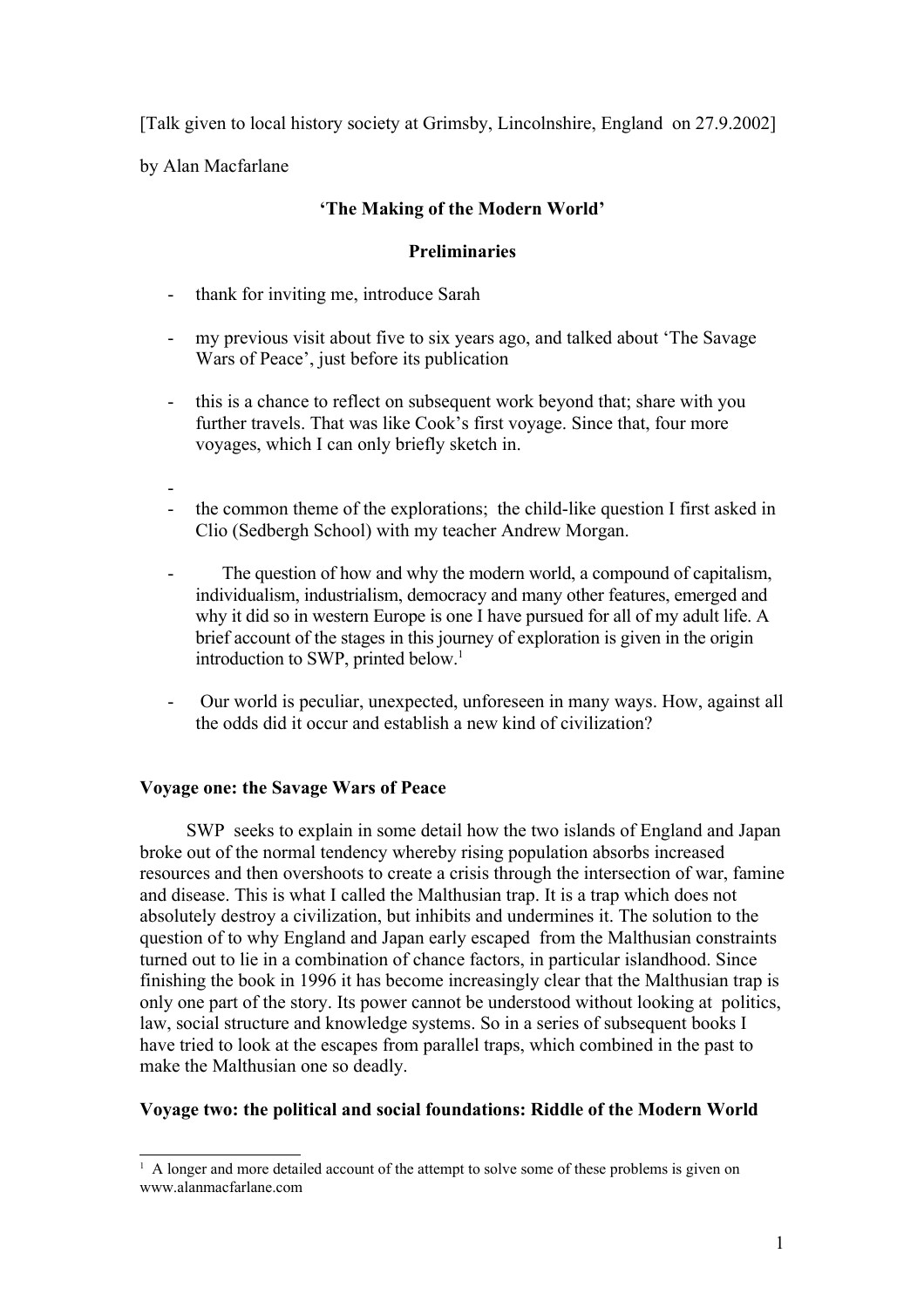In *The Riddle of the Modern World: Of Liberty, Wealth and Equality* (Palgrave, 2000), I looked at the work of three great thinkers who asked the same central question as that which lay behind SWP. This question is how was it possible to escape from a world of war, famine, disease and poverty into one of relative liberty, wealth and equality. Montesquieu, Adam Smith and Tocqueville all gave answers which help us to understand how England and then America escaped from a series of traps as vicious as that outlined by Malthus. This is the normal tendency for increased resources to feed not only into growing population and hence war, famine and disease, but also into increased social inequality and political centralization and authoritarianism. These three authors outlined the way in which it was possible for something to occur which avoided the almost universal tendency which they had observed in every preceding civilization in history. They produced answers to these difficult questions by employing a wide and broad comparative method which placed Europe, Asia and America alongside each other so that they were able to note what was common and what different. So they provided a coherent story of the political and social under-pinnings of that material and demographic transformation described in SWP. Thus *Riddle* can be read as another part of the attempt to explore how our world came into being.

#### **Voyage three: Making of the Modern World**

 Even at the end of Riddle, however, there were several unfinished arguments. One concerned the peculiar case of England and the nature of the bonds that hold people together in a capitalist civilization. Montesquieu, Smith and Tocqueville had pointed to the peculiar legal and social system in England, in particular its development of extensive associations or 'civil society' as it would not be called. Yet none of these authors had a sufficient knowledge of English history to be able to explore exactly how or why England had developed in this peculiar way. In *The Making of the Modern World; Visions from West and East* (Palgrave, 2002), I explored this theme through an examination of the greatest of English historians, F.W.Maitland (1850-1906). I considered his work as a contribution to political philosophy and social history rather than as legal history. Maitland explained with great clarity when and why English society, polity, family system and law diverged from continental systems. In his later work he outlined the origins of civil society and modern liberty through the elaboration of the device and concept of the Trust.

 While Maitland outlined a satisfying answer to how our modern world emerged, I felt it would also be valuable to look at the answers provided by these European thinkers from outside. How plausible were their ideas when regarded from a non-European civilization? Since Japan is the alternative civilization described in SWP, it seemed appropriate to take a Japanese thinker, and in the second half of *Making* I analyse the life and work of the greatest of modern Japanese social thinkers, Yukichi Fukuzawa (1835-1901). Fukuzawa recognized the central essence of what thinkers from Montesquieu to Maitland had stressed, that is the combination of tensions and balances which created the dynamism and openness of Britain and America. He explained how this system worked and helped his countrymen to import many of its institutional underpinnings in education, commerce, clubs and elsewhere. So he helped to provide the right context for the importation of western science and technology. Within a generation, Japan had moved from being a relatively weak agrarian civilization on the edge of China to becoming the first industrial nation in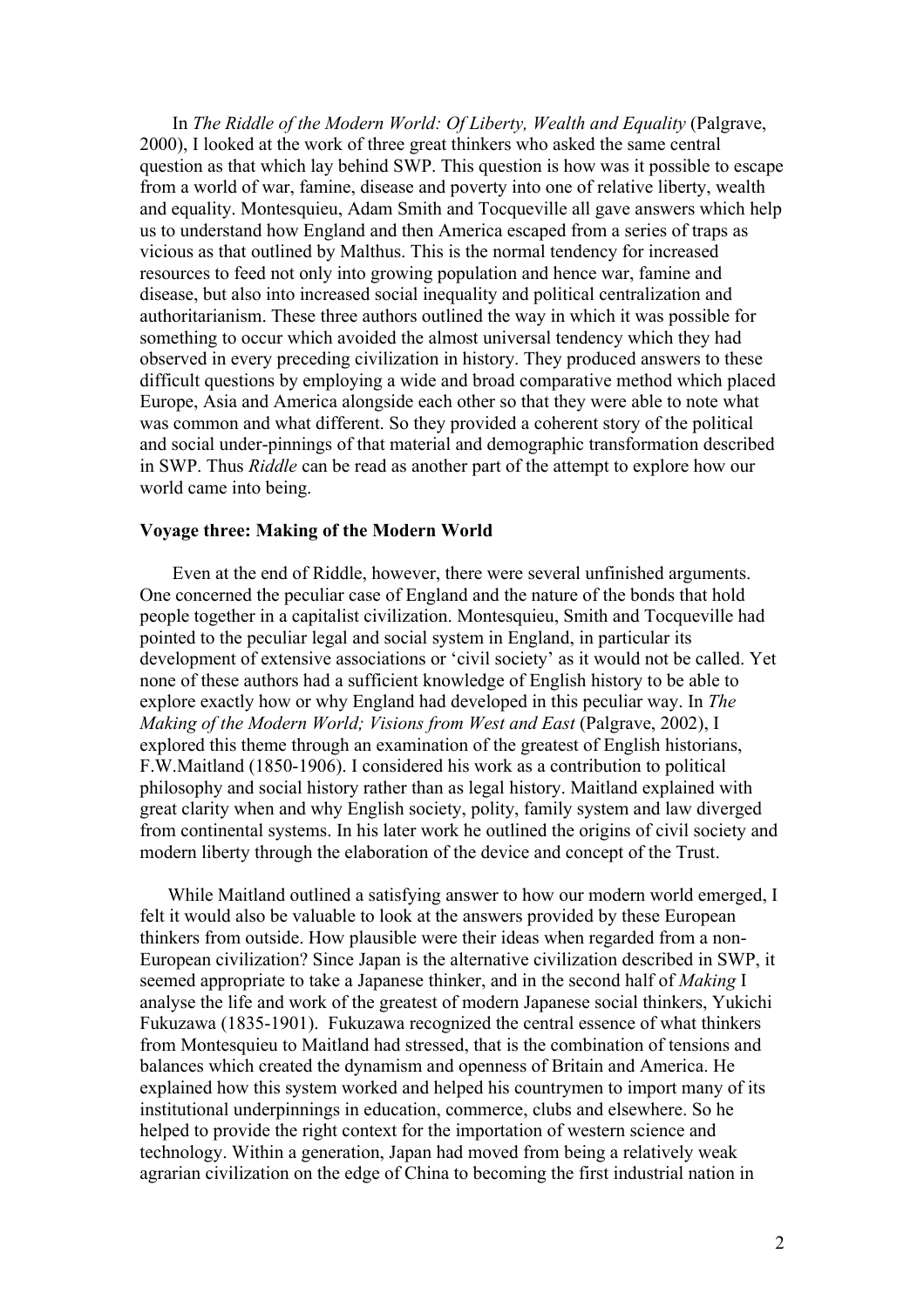Asia, powerful enough to defeat both China and Russia at war. If ever there was a demonstration of the accuracy of a set of social theories, this was it.

#### **Conclusion to the first three voyages**

 So between 1996 and 2000 I tried to understand how some nations have escaped from two further traps which feed into the Malthusian one, the political (authoritarian centralization) and the social (hierarchical inequality). One further major trap remained unexplored however. This was alluded to right at the end of *The Riddle of the Modern World* in the following way. 'There is still a large gap in the explanation of how the transition to the modern world has occurred. Overcoming the Malthusian trap is part of the story, and I have tried to provide a theory to explain how that happened. Partially overcoming political, religious and social predation is another part of the total picture and this book [Riddle] has provided a theory as to how that may have occurred. Yet there is a third trap which needs consideration. In order to complete the picture we need a thorough examination of the conditions which lead certain societies to go through an industrial revolution, and others an industrious one, some to go through a wisdom revolution and others through a knowledge (science) one. Or, put in another way, why did technological and scientific growth occur so spectacularly and rapidly in western Europe between about the twelfth and nineteenth centuries and why, during the same period, did it slow down, cease and even partially regress in other civilizations which had previously been far more "advanced" than Europe?'<sup>[2](#page-2-0)</sup>

#### **The fourth voyage: The Glass Bathyscaphe**

 Over the last few years, working with Gerry Martin , I have been trying to explore this last part of the puzzle. It is what one might call the Mandarin trap, in other words the tendency for knowledge systems to become more rigid and conservative with time. It is rather similar to the other three addressed above. Resources and wealth accumulate as a result of chance or invention. This not only feeds into population growth and political and social inequalities, but it also puts more power into the hands of the intellectuals. It tends to increase the control of the lay and clerical forces who guard the thought systems of a civilization. There is a very strong tendency towards conservatism, a looking to the past and the known truths, amongst the literate. The past is littered with examples of different examples of this tendency; the Christian Inquisition, the Brahmin control of thought in India, the Confucian education system, the dominance of mullahs at certain periods in Islamic civilizations. Religious purity, social status and political expediency all tend towards suppression of intellectual innovation.

 Yet we know that, counter to this normal tendency, at some period between about 1200 and 1700 a radical break in systems of thought did occur. A number of revolutionary shifts in method and substance came about to which we attach rough labels such as 'The Renaissance' and 'The Scientific Revolution'. An open system of understanding and representing the world was instituted, or re-instituted. This, in turn, was to provide the foundation for the new biology, chemistry, physics and medicine without which the escape from the Malthusian, political and social traps described in the earlier volumes could not have triumphed or been sustained.

<span id="page-2-0"></span><sup>2</sup> Macfarlane, *Riddle*, pp.293-4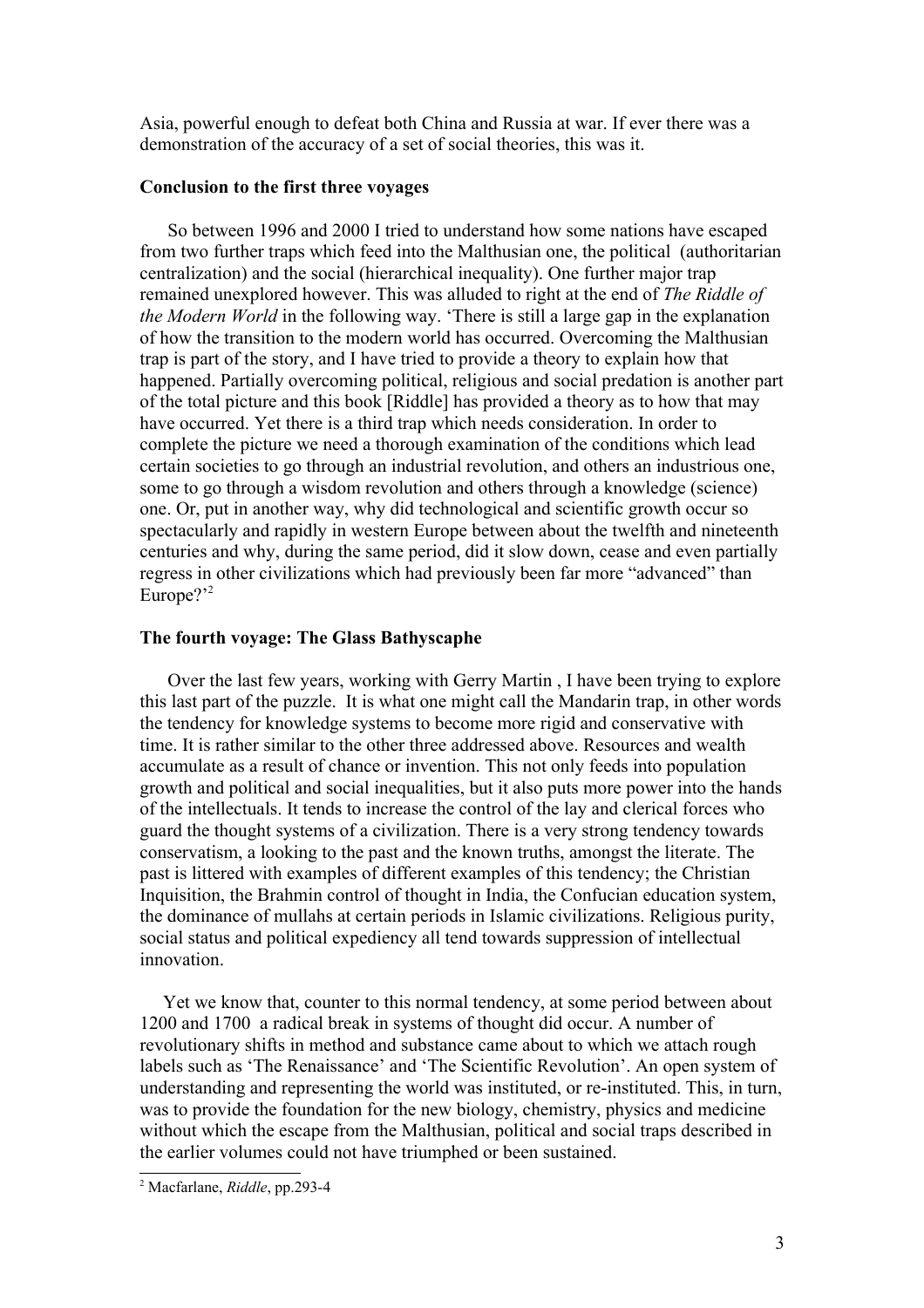To understand how and why this had happened is indeed a daunting task, to which many have devoted their lives without conspicuous success. How could one approach such a vast subject, the revolution in western paradigms of knowledge that led to the divergence of Europe from all other civilizations? Furthermore, if one did find parts of an answer, how could one present one's findings in a brief and comprehensible form? Gerry Martin and I decided to focus our analysis on part of the problem, an exemplar or typical case and one which seemed to lie at the heart of any solution to the question of what happened to shake Europe out of its tendency towards the dogmatic slumber of which Kant spoke.

 In a short book on the social history and effects of glass, we describe the great divergence between an increasingly glass-saturated western Europe and an increasingly glassless world outside Europe. [3](#page-3-0) We suggest that while glass alone is obviously not a necessary and sufficient cause for the transformation of the quality of reliable knowledge. Yet it did have an amazing effect. It created a revolution in human systems of knowledge when conjoined with some of the other demographic, political and social elements outlined in previous volumes and also the inheritance of tools of thought and accumulated information which flowed through Islam from Asia and the Ancient World. It allowed a major shift in vision and confidence.

 Glass made a new science and technology possible by providing the new instruments: microscopes, telescopes, barometers, thermometers, vacuum flasks, retorts and many others. At a deeper level it literally opened people's eyes and their minds to new possibilities and turned western civilization from the aural to the visual mode of interpreting experience. In the appendix to the book we examine twenty famous experiments which have changed our world, chosen at random. Fifteen of them could not have been performed without glass tools. Putting it in another way, the collapse of glass manufacture in Islamic civilizations and the fading away in India, Japan and China made it impossible that they could have had the type of knowledge revolution that occurred in western Europe.

 The following sciences would not have existed without glass instruments: histology, pathology, protozoology, bacteriology, molecular biology. Astronomy, the more general biological sciences, physics, mineralogy, engineering, palaeontology, vulcanology and geology would also have been very different. Without clear glass there would have had no gas laws, no steam engine, no internal combustion engine, no electricity, no cameras and no television. Without clear glass we would not have had the visualization of bacteria, little understanding of infectious diseases which is at the centre of the medical revolution since Pasteur and Koch.

 Without the chemistry which depended crucially on glass instruments we would have had no understanding of nitrogen and so no artificial nitrogenous fertilisers. Much of the agricultural advance of the nineteenth century would not have occurred without glass. There would have been no knowledge of the moons of Jupiter and no obvious way to prove that Copernicus and Galileo were right. We would have no understand of cell division (or of cells), no detailed understanding of genetics and

<span id="page-3-0"></span><sup>3</sup> The book was published in 2002 as Alan Macfarlane and Gerry Martin, *The Glass Bathyscaphe: How Glass Changed the World* by Profile Books in Britain, and as *Glass: A World History* by Chicago University Press in the U.S.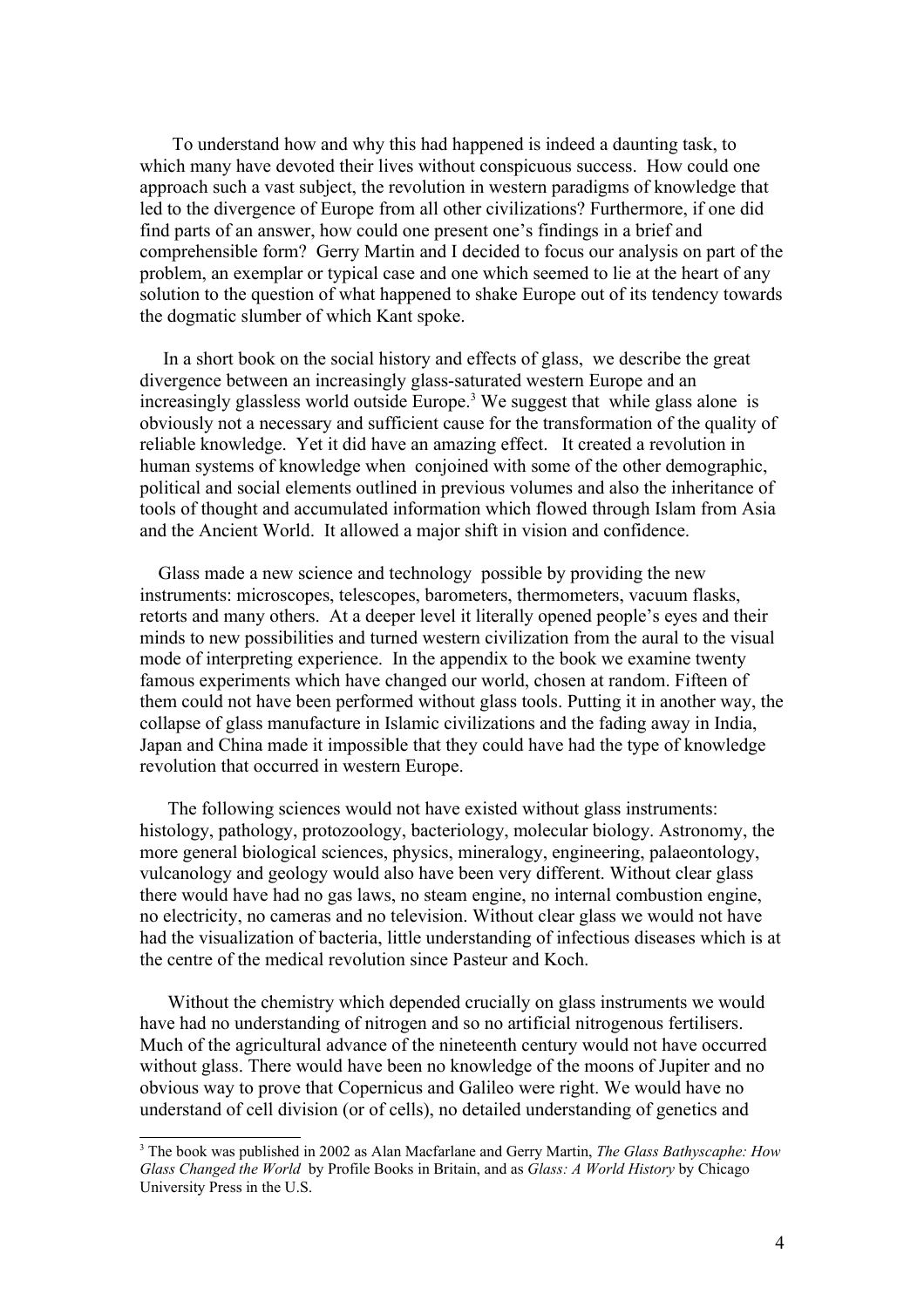certainly no discovery of DNA. Without spectacles a majority of the population in the west over the age of fifty would not be able to read this article.

 So glass is both a giant and unforeseen accident and at the same time if follows a predictable pattern of movement round a triangle: deeper knowledge, innovation, multiplication of innovated artefacts which lead back to further knowledge. The movement round this triangle was confined to one region yet it was powerful enough to make the world we live in. It could only do so, however, as part of that package of demographic, political and social patterns outlined in the other books described above. If the modern world is like a garden barred by a combination lock, then unlocking the gate requires the accidental coming together of a series of different numbers which could neither be designed nor left entirely to chance.

#### **The fifth voyage: Green Gold, the Empire of Tea**

 Yet even at this point, the quest was not over. Returning to the most puzzling question behind SWP, the strange improvement in health in England and Japan in the early modern period, I have had further thoughts.

 Part of my explanation in SWP for this previously unexplained change was that the introduction of tea was a primary factor behind the hitherto unexplained fall in mortality in eighteenth century Britain. Hence tea drinking allowed the industrial and urban revolution to occur for the first time. [4](#page-4-0) The television series which featured the argument spurred a publisher to ask my mother (a tea manager's widow) and I to write a general book on the history and effects of tea.<sup>[5](#page-4-1)</sup> Research for that book has deepened my conviction that the link between the transition from agrarian civilization to our modern industrial world does, indeed, to a considerable and surprisingly large extent hinge on the huge accident of tea drinking. The theme is explored in the new book which also contains a wider survey of the effects of tea on health. To my considerable surprise, recent work on the medical effects of tea suggests that a number of other diseases may also be influenced by tea drinking. These include several touched on in SWP, including malaria, influenza, bubonic plague and various skin and eye diseases. It has also been suggested with some evidence that tea drinking may lower the incidence and effects of many degenerative conditions which I did not deal with such as gout, stone, arthritis, teeth decay, heart attacks, strokes and various cancers.

 It is worth singling out one of these for further comment. One of the most striking yet puzzling findings in SWP was that malaria seems to have more or less disappeared in Japan between the fourteenth and seventeenth century. Likewise, in Britain where malaria had been a serious endemic ailment in the seventeenth century, it seems to have receded rapidly after about the first third of the eighteenth century in England and southern Scotland.<sup>[6](#page-4-2)</sup> For example, writing at the start of the nineteenth century, Thomas Place noted that 'The ague [malaria], too, had its victims in large numbers. Towards the close of the seventeenth century, nearly one in forty, of those who were buried in London, are stated to have died of this disorder, which is now but seldom heard of, and kills nobody. Even those counties, where it was most prevalent and most

<span id="page-4-0"></span><sup>4</sup> SWP, 132-153.

<span id="page-4-1"></span><sup>5</sup> To be published in 2003 as *Green Gold: The Empire of Tea*, by Alan and Iris Macfarlane.

<span id="page-4-2"></span><sup>6</sup> SWP, 196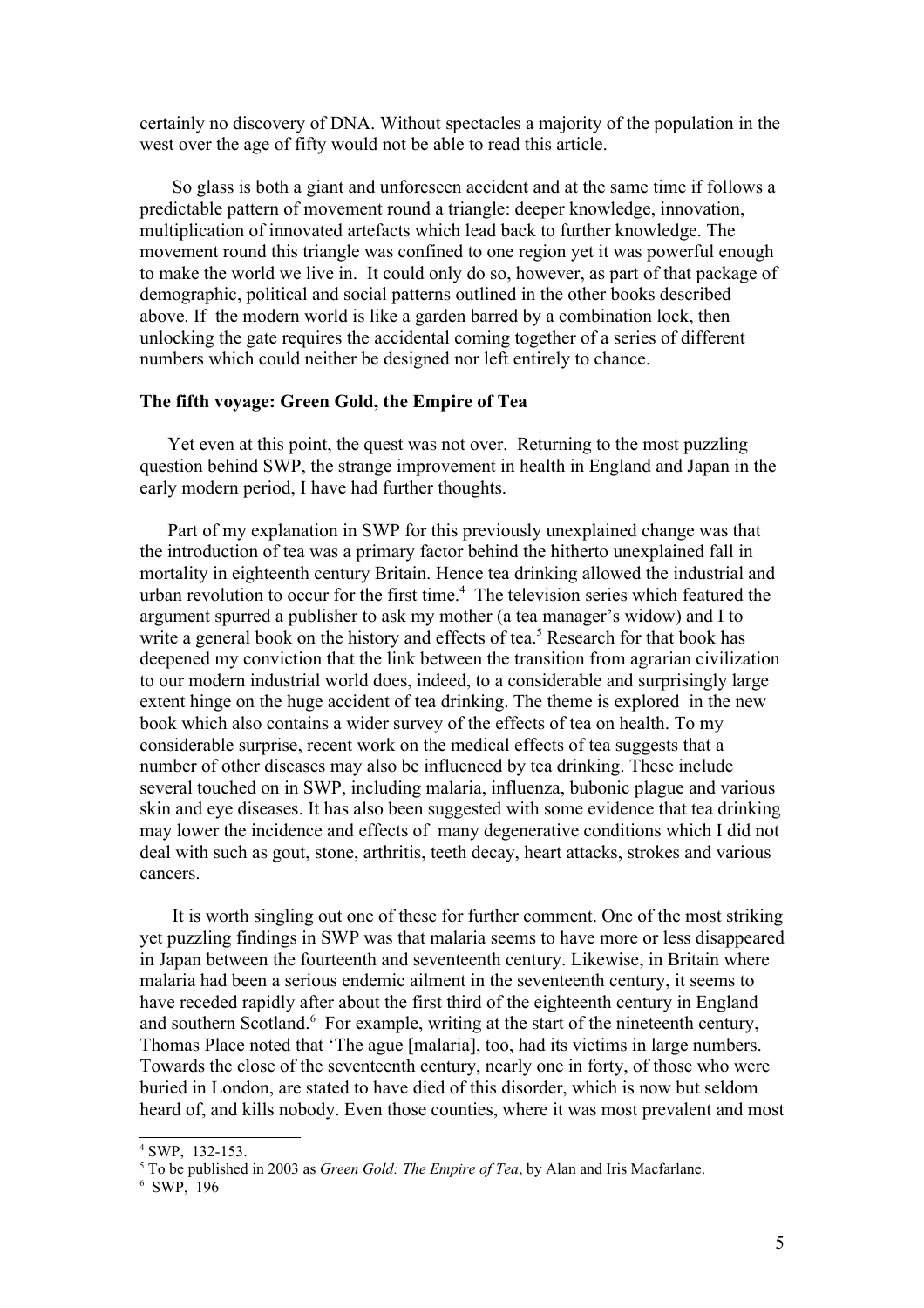fatal, are comparatively free from it, it being confined to much smaller spaces...'<sup>[7](#page-5-0)</sup> I put forward various theories which experts have suggested in the past to account for this disappearance: better irrigation and land drainage which reduced the number of stagnant pools where mosquitoes breed, changes in livestock rearing which altered the relations between mosquitoes, livestock and humans; mosquito netting in Japan. None of these is satisfactory as a total explanation, even when they are united.

 In light of the fact that some early writers from the seventeenth century argued that malaria could be cured or decreased in its effect by tea drinking, as well as the exact correlation between the growth of tea drinking and the decline of malaria in both these islands, it would seem worth re-examining this topic. It is known that certain plants contain substances that are effective against malaria, for instance the Neem tree in India and Artemisia in China, as well, of course, as cinchona bark or quinine. Perhaps there is something similar in the tea camellia. It would certainly be worth further research. For instance, an epidemiological study might confirm whether after the introduction of tea drinking into Assam after the 1880's, or into India from the 1920's, the levels of malaria declined even without spraying or netting. Or whether countries which are tea drinking, such as China or Japan have lower incidence than those without tea. Even within a population, for instance Sri Lanka, there are considerable differences in the incidence of malaria; does this coincide at all with the incidence of tea drinking? It would be very good to see whether experiments showed any effects of tea on malarial parasites.

 Although I hardly dealt with China in SWP, in so far as I did so, I assumed that it more or less conformed to the Malthusian 'crisis' model of high mortality (epidemic and periodic) and high fertility through young age at marriage for both males and females. Recent research has suggested that my assumptions were wrong. In particular the work of James Lee and his associates suggest the following characteristics of Chinese demography over the period from say 1700 to 1900.[8](#page-5-1) Mortality was usually fairly low, roughly in line with that in England or Japan; famine and subsistence crises were not widespread; marital fertility was lower than that in Europe and roughly in line with Japan; while women married very young (in their early teens), men married late (in their late twenties or later) and many never married at all; female infanticide rates were very high, averaging between ten and twenty per cent of all livebirths. In this re-appraisal, Chinese demography turns out to be different from both Europe and Japan, but certainly not a simple high-mortality and high fertility regime.

\*

 In the context of health, what is particularly interesting is the low mortality rate. Like Japan, much of the best land in China was densely populated and there were very large cities. As in Japan or later eighteenth century England there is the intriguing question of how mortality, particularly that caused by water-born diseases, was kept

<span id="page-5-0"></span><sup>7</sup> Francis Place, *Illustrations and Proofs of the Principle of Population* (1822:1930), 251

<span id="page-5-1"></span><sup>8</sup> James Z.Lee and Cameron D.Campbell, *Fate and fortune in rural China: Social organization and population behavior in Liaoning 1774-1873* (Cambridge, 1997) and James Lee and Wang Feng, 'Malthusian Models and Chinese Realities: The Chinese Demographic System 1700-2000', *Population and Development Review* (25:1), 1999. See also William Lavely and R.Bin Wong, 'Revising the Malthusian Narrative: The Comparative Study of Population Dynamics in Late Imperial China', *Journal of Asian Studies* 57, no.3 (August 1998).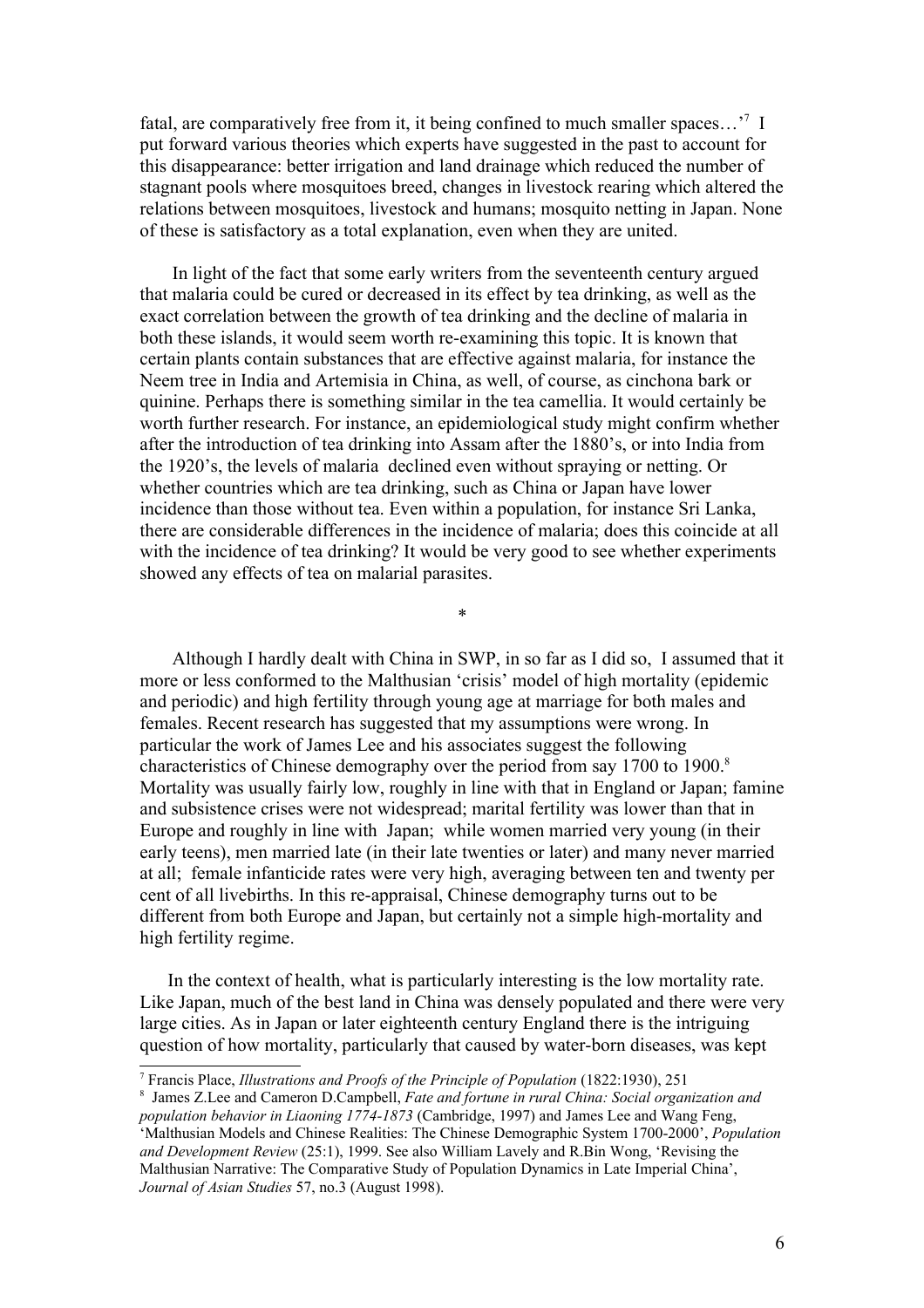in check in a situation where we would expect there to be increasing problems of dysentery, typhoid and other ailments. In *Green Gold* we have widened our argument, suggesting that the spread of tea drinking in Chin from the eighth century onward may be an important factor in the rise of the T'ang and Sung Empires by allowing dense population without serious water-borne disease. This, we argue, may be due not only to the universal use of boiling water in China, but also because of the antibacterial substances in the tea. If, as we suggest in the same book, tea may also inhibit a range of other diseases, including influenza, malaria and possibly even bubonic plague, as well as common diseases such as strokes, heart attacks and cancers, the reason for the surprisingly good health of the Chinese population may be connected to tea drinking in a much more dramatic way than merely the boiling of water.

 Certainly this was the opinion of the Chinese themselves. As we quote at some length in *Green Gold*, both the Chinese themselves from the eighth century onwards, and the missionaries and diplomats who visited China from the sixteenth *century*, believed that the longevity and healthfulness of the Chinese was largely to be accounted for by tea drinking. Just to quote one among many examples, in a herbal by Li Shih-chen, published in 1578 but thought to contain material from a much earlier period, Li stated that tea would 'promote digestion, dissolve fats, neutralize poisons in the digestive system, cure dysentery, fight lung disease, lower fevers, and treat epilepsy. Tea was also thought to be an effective astringent for cleaning sores and recommended for washing the eyes and mouth.'[9](#page-6-0)

 A further way in which further work on tea drinking fits into the theses advanced in SWP is also worth mentioning. There is a good deal in the book on work, on the immense toil of pre-industrial life. In order to sustain the dense populations of Japan and China, very intensive wet rice cultivation was necessary, often on a very meagre diet without much protein or even much vegetables. In *Green Gold* it is suggested that tea drinking, by providing extra energy through the effects of caffeine on human muscle co-ordination and endurance, may have played an important part in making such agriculture possible. Furthermore, it is known that green tea contains high levels of vitamin C, and it may also contain enzymes which help the body to extract the maximum of this vitamin from fruit and vegetables (and help, among other things, to reduce scurvy). All of this is an important part of the health environment explored in SWP, just as the stimulating effects of the caffeine in tea, combined with the energy in sugar, we argue, are crucial to understanding what happened when enormous demands were put on generally ill-nourished workers during the British industrial revolution.

 Since completing the book in the summer of 1996 I have learnt one more thing about tea which alters one argument in SWP. As noted, I argued that the polyphenols in tea destroyed harmful bacteria in water, for example those associated with dysentery and typhoid. This added to the effects of boiling the water to make tea and reduced waterborne disease. Yet I remained puzzled when I wrote the book as to how tea drinking by the mother could have protected breast-feeding infants, for one of the most striking

\*

<span id="page-6-0"></span><sup>&</sup>lt;sup>9</sup> Jill Anderson's *Introduction to Japanese Tea Ritual* (1991), quoted in Bennet Weinberg and Bonnie Bealer, *The World of Caffeine* (2001), p.36.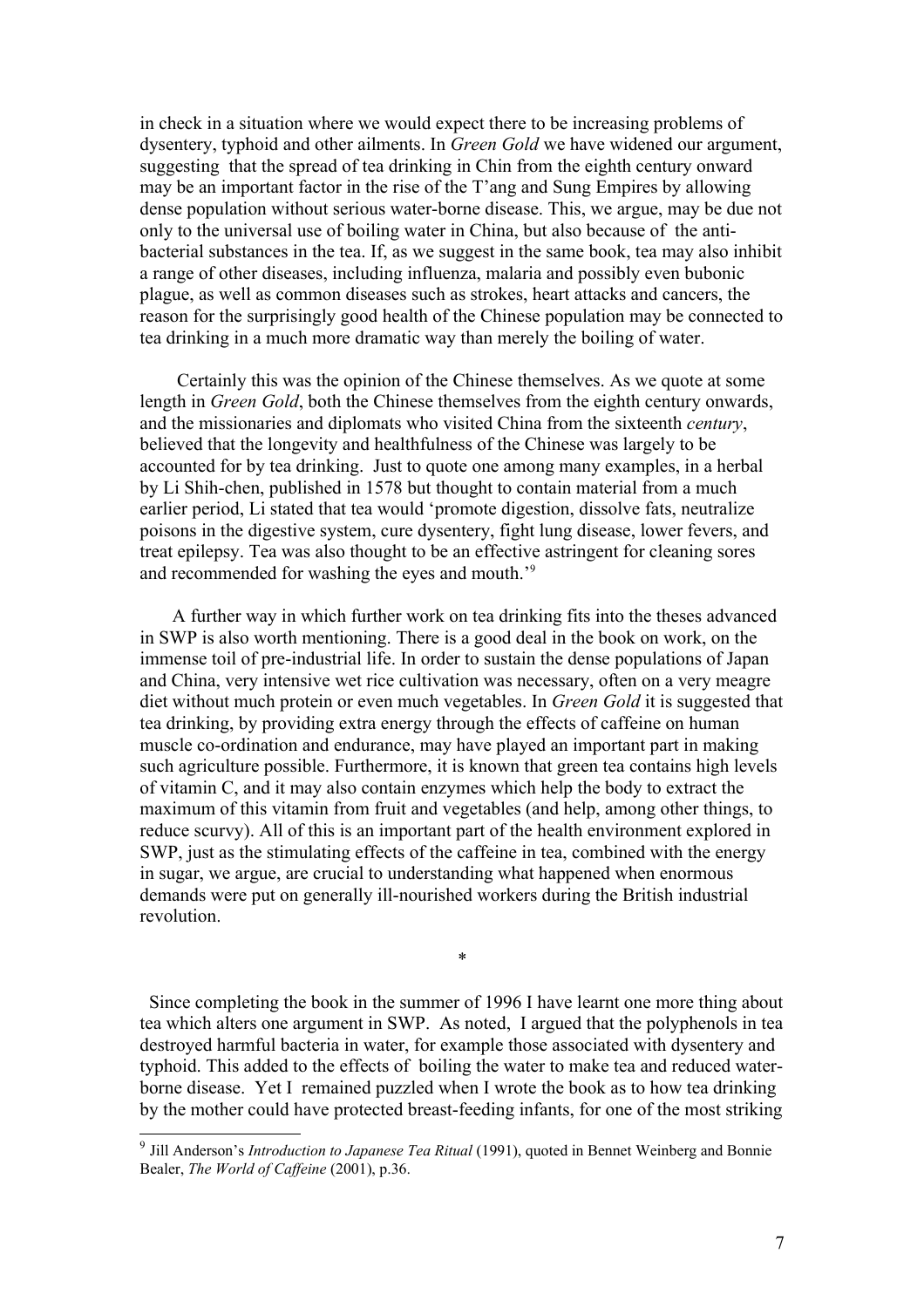facts about the sudden decline in water-borne dysentery in the middle of the eighteenth century in England was that it occurred not only among those who drank tea for the first time (mothers and fathers), but equally among infants in their first months. Trying to understand this, I suggested in the book that the link was a negative one. The mother was less likely to have dysentery so her nipples and hands and clothes would have fewer harmful bacteria. So the infant would be less likely to get the disease.

 Later, a doctor explained to me that what a mother eats or drinks will almost immediately be passed on to the infant. As a result the anti-bacterial polyphenols in the tea will pass easily into the mouth and stomach of the baby. Hence the tea drinking of the mother could well have given the breast-fed infant direct extra protection. This would explain why it was both maternal and infant mortality from water-borne disease that simultaneously declined in tandem. It is yet another argument against feeding infants with dried milk products in those many societies which suffer so terribly from water-borne infections.

#### **Conclusion to the five voyages**

 So a further part of the answer to the question of how the modern world came about is now in place. During the last five hundred years one civilization, and then others which have copied it, have, at least temporarily, deviated from the normal tendencies and traps which halt the increase in the wealth of nations. [10](#page-7-0) The Malthusian link between production and reproduction has been weakened. The almost inevitable connection between increasing wealth and increasing political and social predation has been partially suspended. The powerful tendency towards intellectual rigidification has been temporarily lifted by developments in the methods of generating and transmitting accurate knowledge about the world.

 This is not, of course, to say that these tendencies will not re-assert themselves in the future. What has happened was the result of chance rather than design and there are plenty of examples of reversals. Not least among them are that in the middle of the twentieth century most of the nations on earth, including most of those in Europe, as well as China, Japan and Russia, were governed by people who were explicitly trying to destroy the liberty, equality and openness which earlier thinkers had believed to be so valuable. History has certainly not ended. Indeed, many of the tendencies, for instance the continued massive onrush of population, the spread of new and old diseases, the spending of huge quantities of money on weapons and aggressive 'defence' systems are all too obvious.

 It is my hope, however, that this inter-connected set of volumes, of which SWP is one essential pillar, will give a broad outline some of the dangers which history reveals to us and the underlying patterns and tendencies which have again and again caused infinite misery and the collapse of civilizations. James Riley in his review of SWP suggests that other nations were not in a position to emulate the English or

<span id="page-7-0"></span><sup>&</sup>lt;sup>10</sup> It is a failure to analyse these normal tendencies, and hence to see the peculiarity of the deviations from them, which is among the reasons for the failure of interesting books such as David Landes*, The Wealth and Poverty of Nations* (1998) or Jared Diamond *Guns, Germs and Steel* (1997) to provide a convincing account of the development of civilizations.